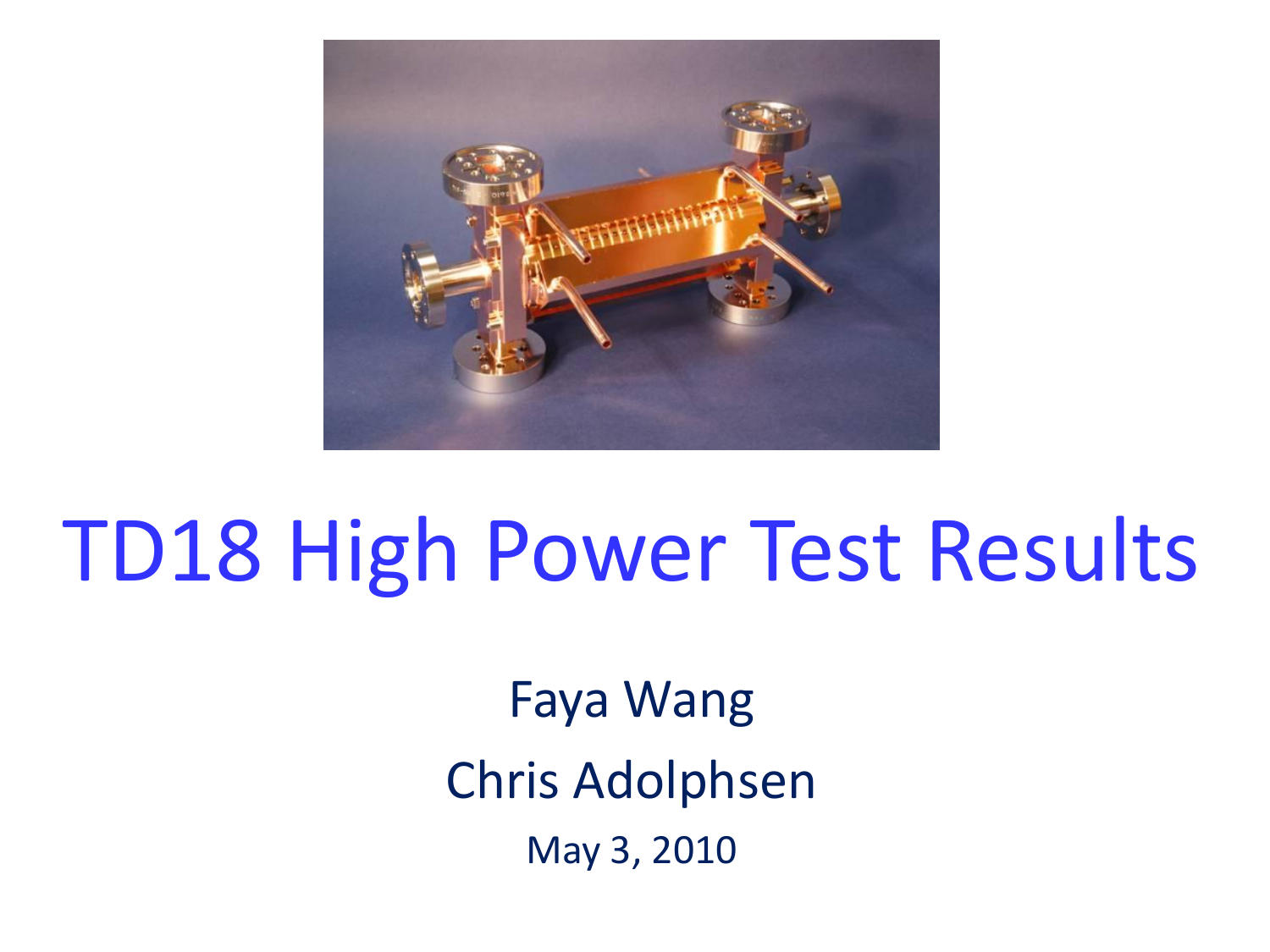# CLIC Disk Structure Tests

| In NLCTA<br><b>Beamline</b> | <b>Structure</b>        | <b>Note</b>                               | Performance                                                                        |  |  |
|-----------------------------|-------------------------|-------------------------------------------|------------------------------------------------------------------------------------|--|--|
| $4/08 - 7/08$               | T18vg2.6-Disk<br>SLAC_1 | Cells by KEK,<br><b>Assembled at SLAC</b> | Good: 105 MV/m, 230 ns at LC BDR<br>spec of 8e-7/pulse/m but hot cell<br>developed |  |  |
| $7/08 - 10/08$              | T18vg2.6-Disk           | Powered from                              | Good: 163 MV/m, 80 ns, 2e-5 BDR in                                                 |  |  |
|                             | SLAC <sub>1</sub>       | Downstream End                            | last cell, consistent with fwd operation                                           |  |  |
| $12/08 - 2/09$              | T18vg2.6-Disk           | <b>CERN Built, Operate</b>                | Very Poor: very gassy with soft                                                    |  |  |
|                             | CERN <sub>1</sub>       | in Vac Can                                | breakdowns at 60 MV/m, 70 ns                                                       |  |  |
| <b>Test at KEK</b>          | T18vg2.6-Disk           | Cells by KEK,                             | Good: 102 MV/m, 240 ns at LC BDR                                                   |  |  |
| $10/08 - 06/09$             | KEK <sub>1</sub>        | <b>Assembled at SLAC</b>                  | spec – no bkd location info                                                        |  |  |
| $7/09 - 8/09$               | T24vg1.8Disk            | <b>CERN Built, Cells</b>                  | Poor: achieve < 60 MV/m after 100 hours                                            |  |  |
|                             | CERN <sub>1</sub>       | <b>Pre-Fired</b>                          | with pulse lengths $<$ 100 ns                                                      |  |  |
| $5/09$ - present            | T18vg2.6-Disk           | Cells by KEK,                             | Good: after 280 hours, 97 MV/m, 230 ns                                             |  |  |
|                             | SLAC <sub>2</sub>       | <b>Assembled at SLAC</b>                  | at LC DBR spec – one hot cell                                                      |  |  |
| $12/09 - 4/10$              | TD18vg2.3-Disk          | Cells by KEK,                             | Fair: after 1000 hours, 81 MV/m, 230 ns                                            |  |  |
|                             | SLAC <sub>1</sub>       | <b>Assembled at SLAC</b>                  | at LC DBR spec – no hot cells                                                      |  |  |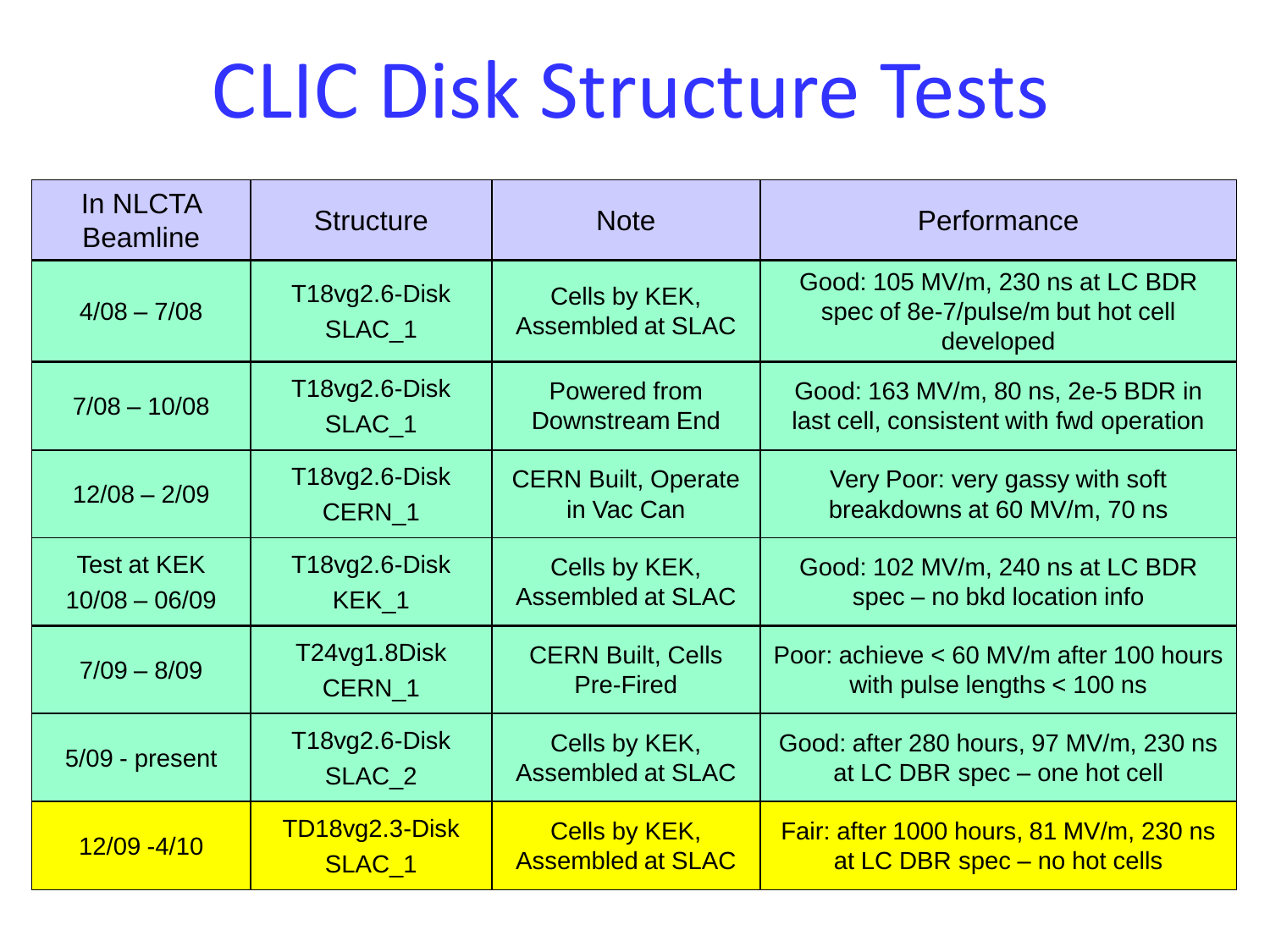## TD18 Parameters

|                           | First  | Middle | <b>Last Cell</b> |  |
|---------------------------|--------|--------|------------------|--|
| $a$ [mm]                  | 4.06   | 3.36   | 2.66             |  |
| $a/\lambda$ (%)           | 15.4   | 12.8   | 10.1             |  |
| $d$ [mm]                  | 2.794  | 2.054  | 1.314            |  |
| e                         | 1.21   | 1.18   | 1.15             |  |
| f[GHz]                    | 11.424 | 11.423 | 11.424           |  |
| Q(Cu)                     | 5098   | 5364   | 5458             |  |
| $vg/c$ [%]                | 2.25   | 1.47   | 0.87             |  |
| r'/Q [Linac $\Omega$ /m]  | 10195  | 12560  | 15034            |  |
| Es/Ea                     | 1.97   | 1.88   | 1.88             |  |
| $Hs/Ea$ [mA/V]            | 5.85   | 5.2    | 4.85             |  |
| Sc/Ea <sup>2</sup> [mA/V] | 0.52   | 0.39   | 0.3              |  |

For regular cells  $P = 59.8$  MW for  $\langle G \rangle = 100$  MV/m Active Length = 15.8 cm



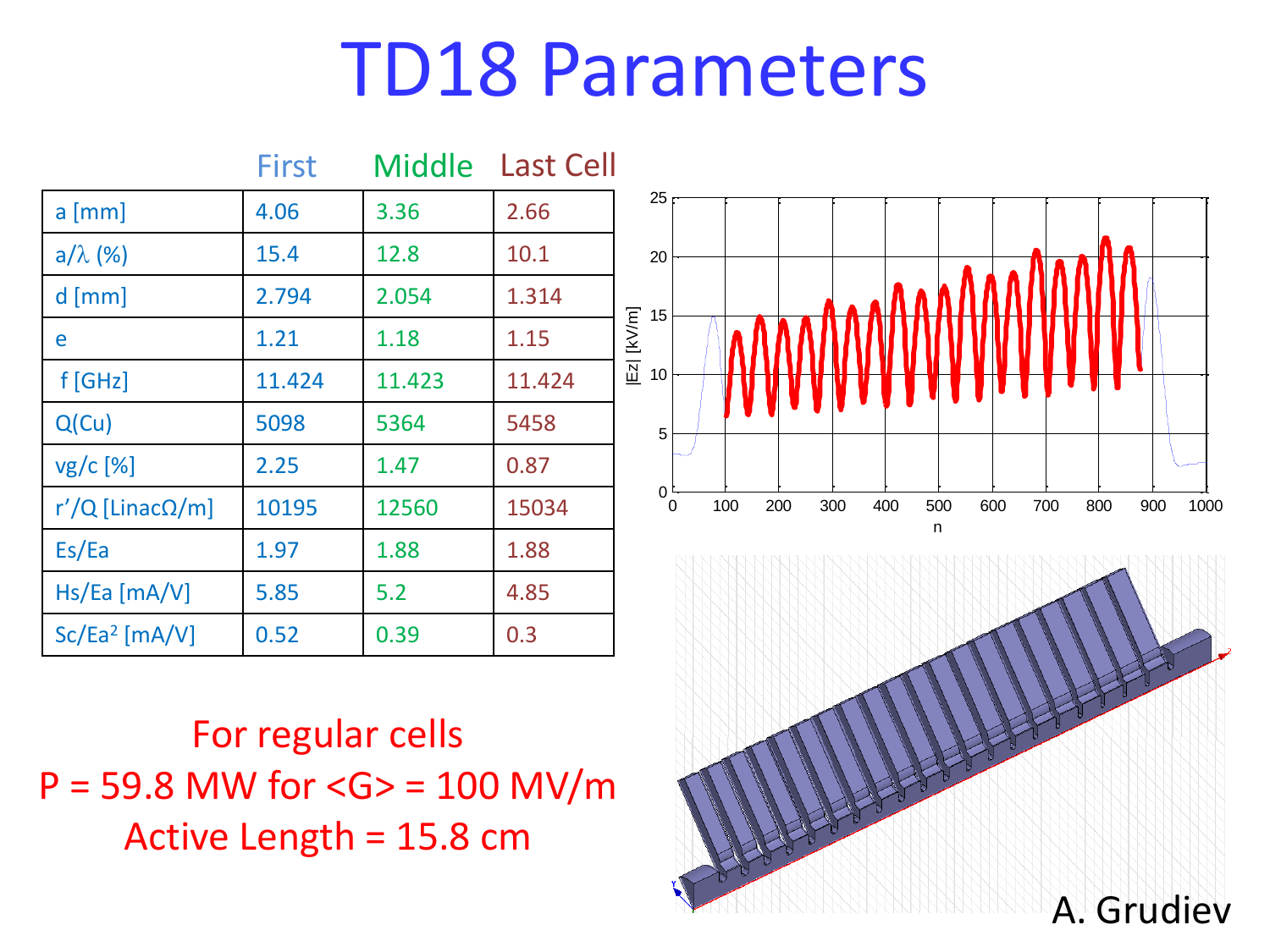### TD18 Parameter Plots for an Unloaded Gradient of 100 MV/m

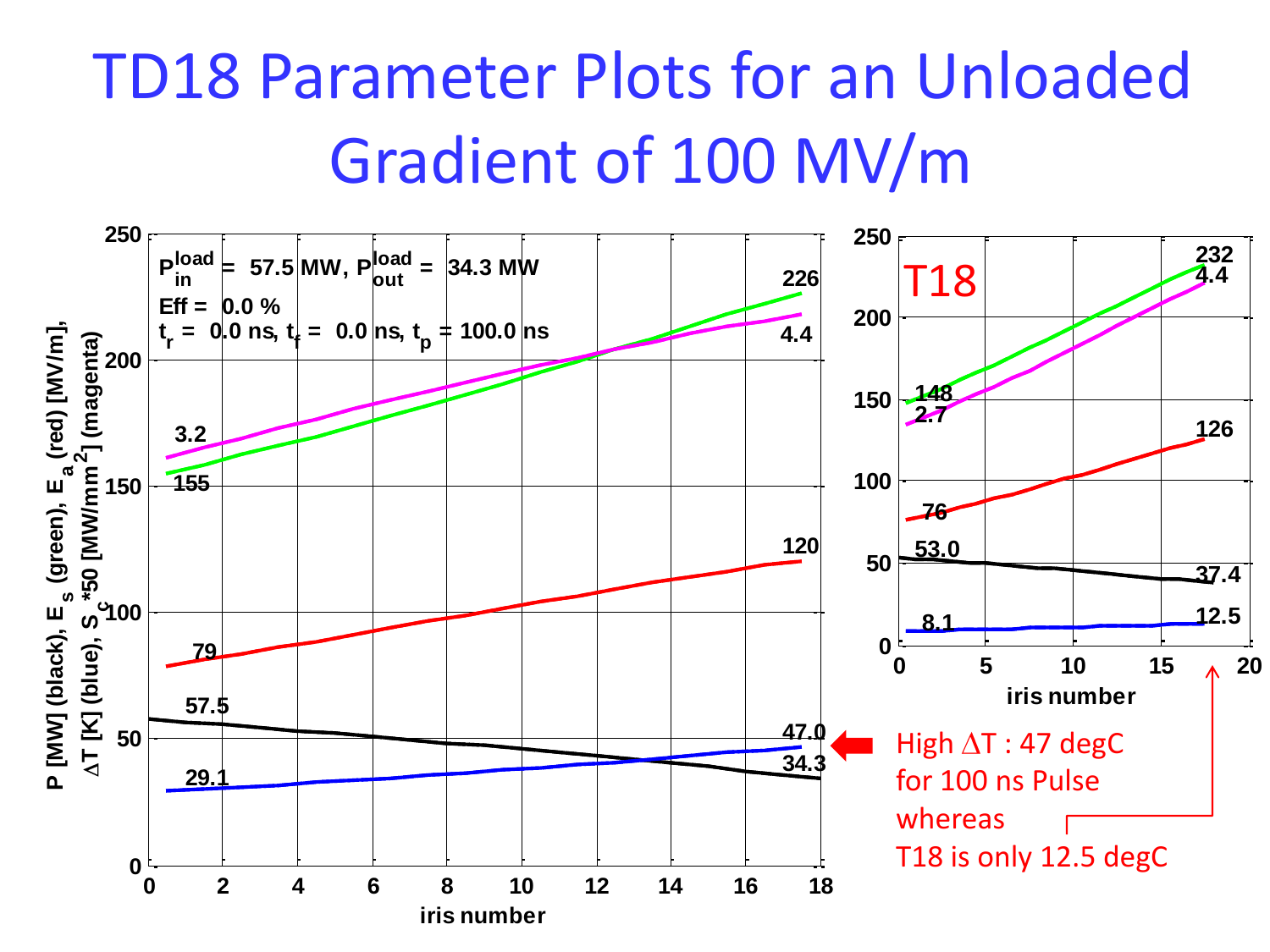## Last Cell Surface Magnetic Field



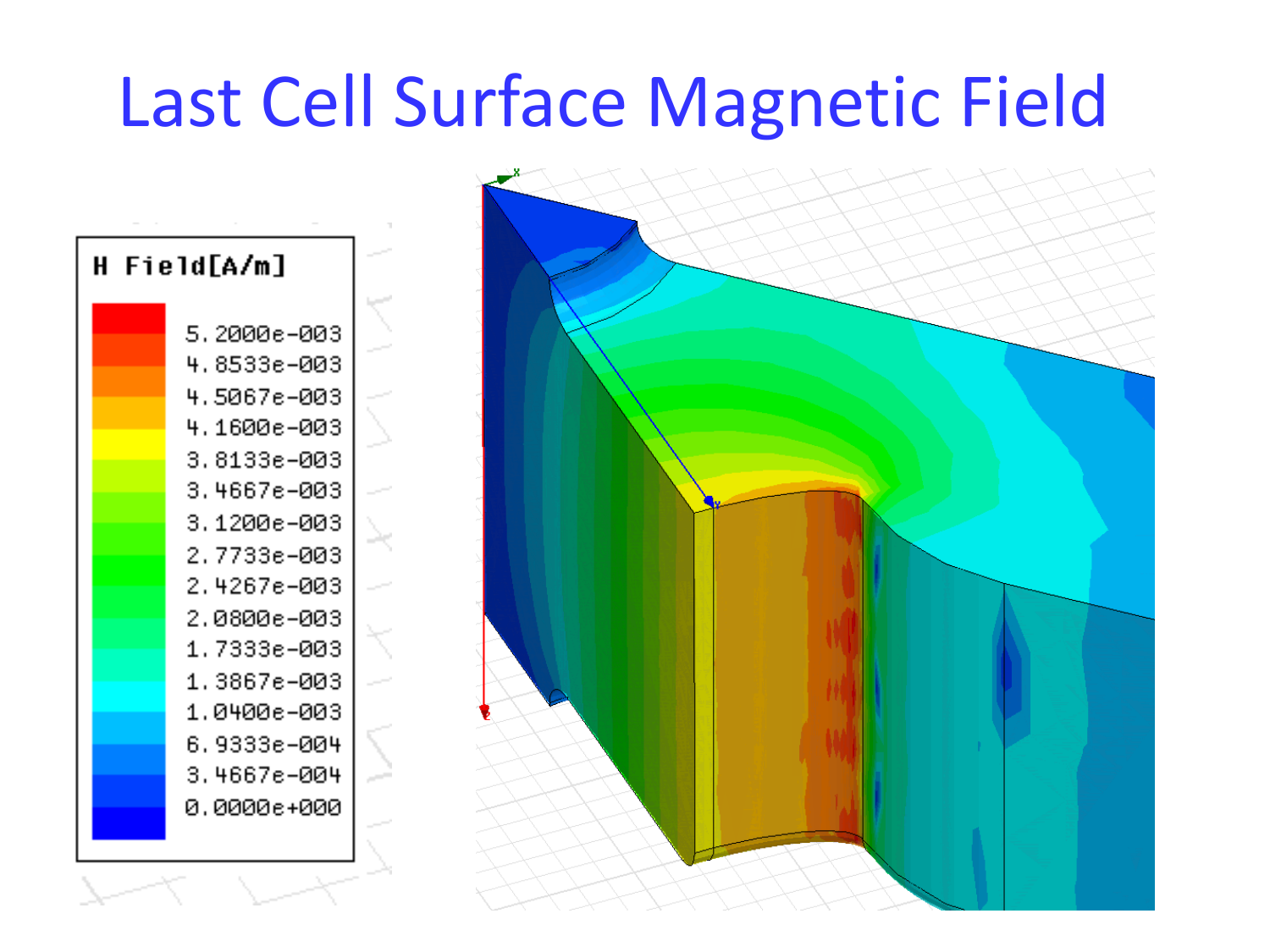# High Power Operation History

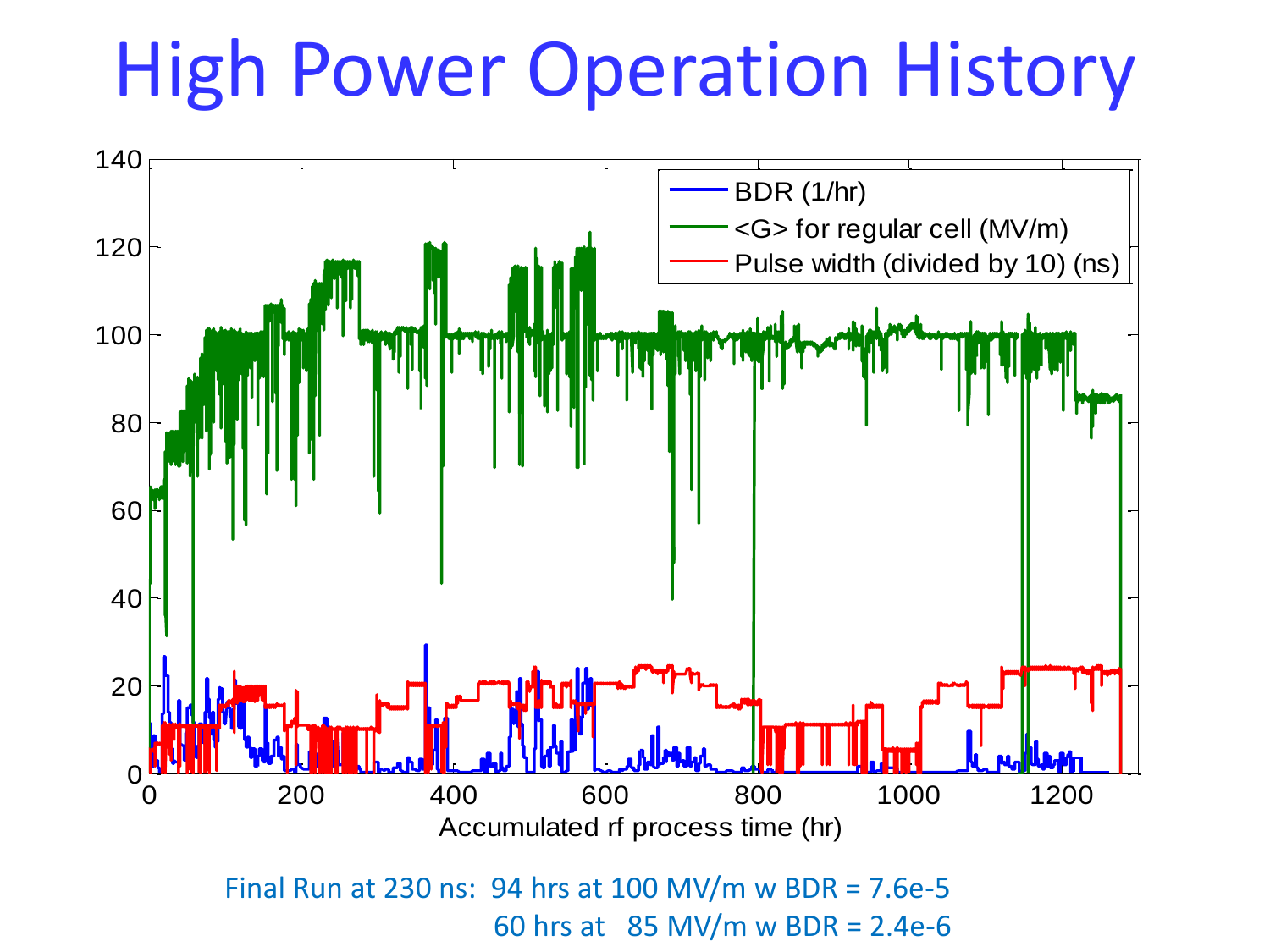### BDR Evolution with RF Processing

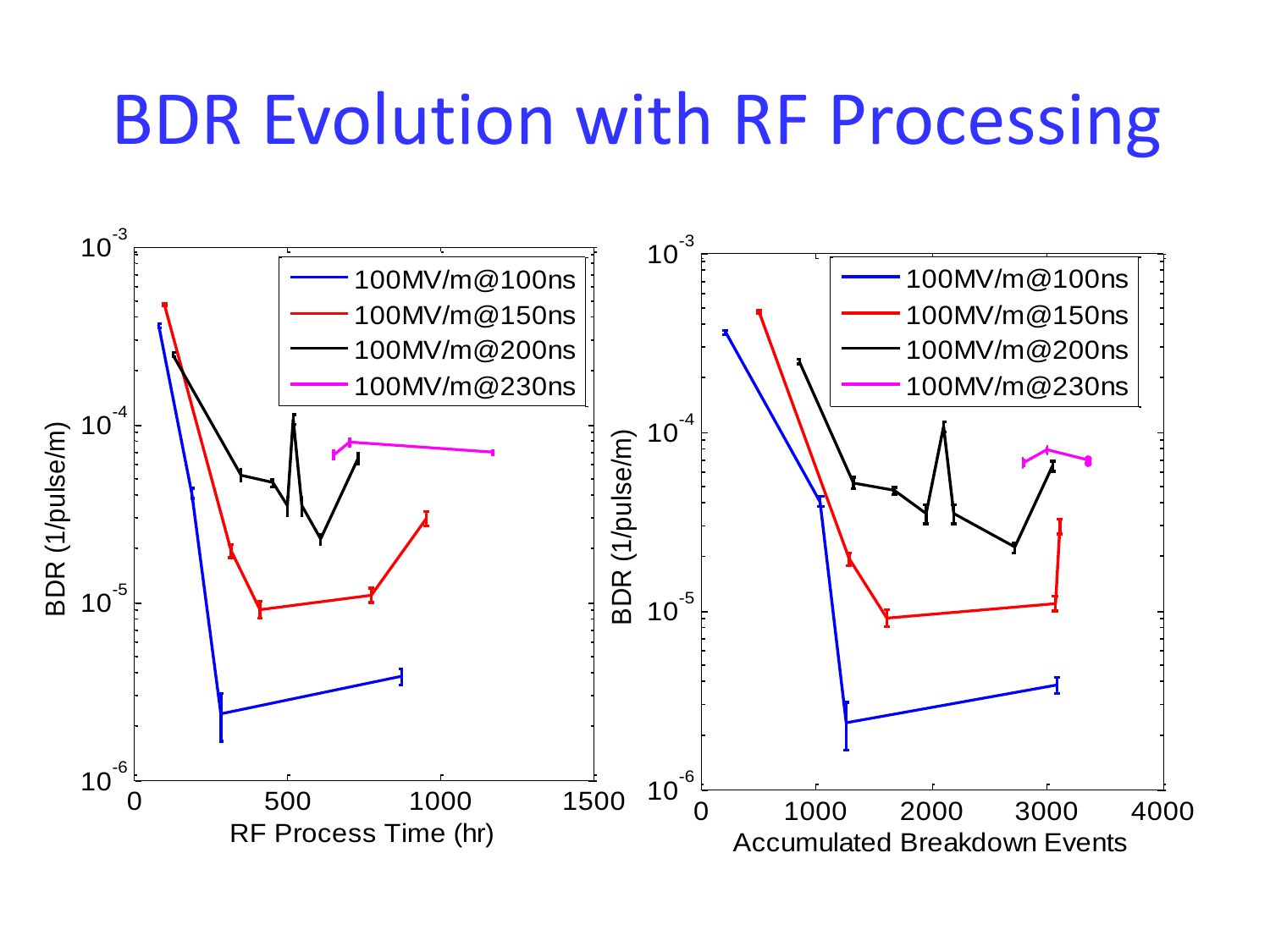### TD18 Breakdown Location Profile at Different Stages of Processing

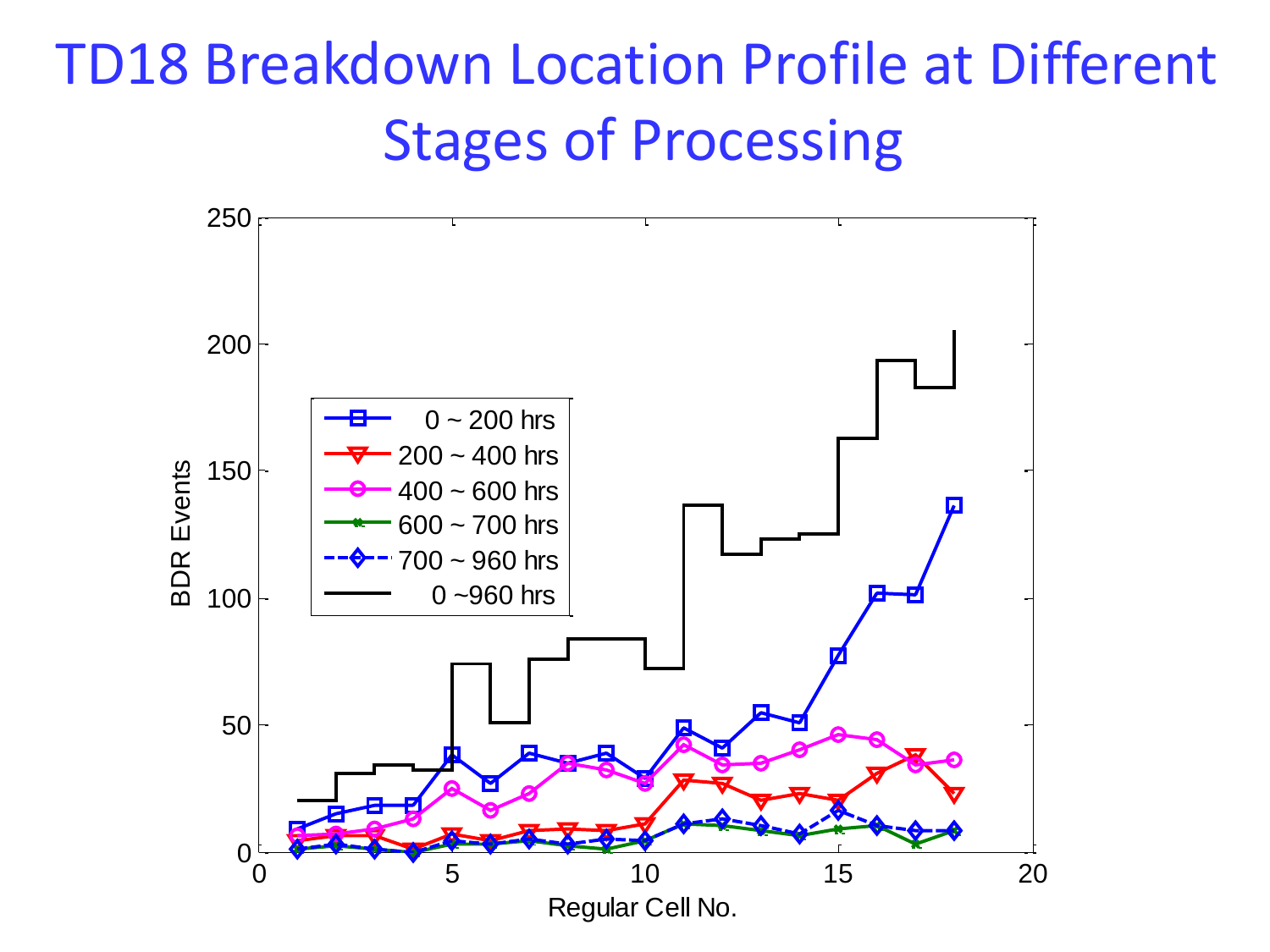### T18 Breakdown Location Profile at Different Stages of Processing



Did not find visual evidence related to the hot cell in a post-run boroscope exam – typical of NLC/GLC structures, many of which had hot cells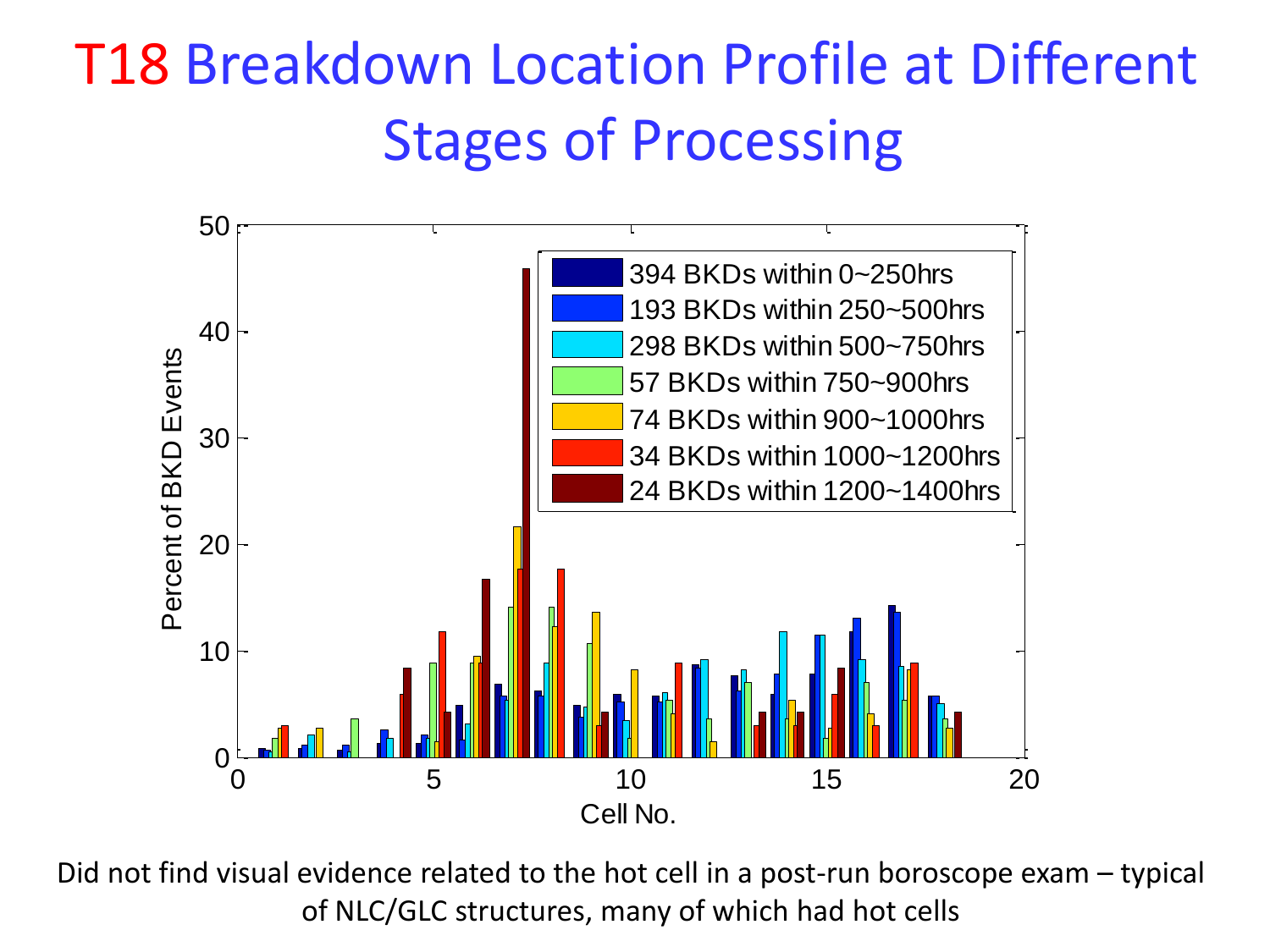# Comparison with T18\_SLAC1



Pulse width 230ns: Green line for TD18, Others for T18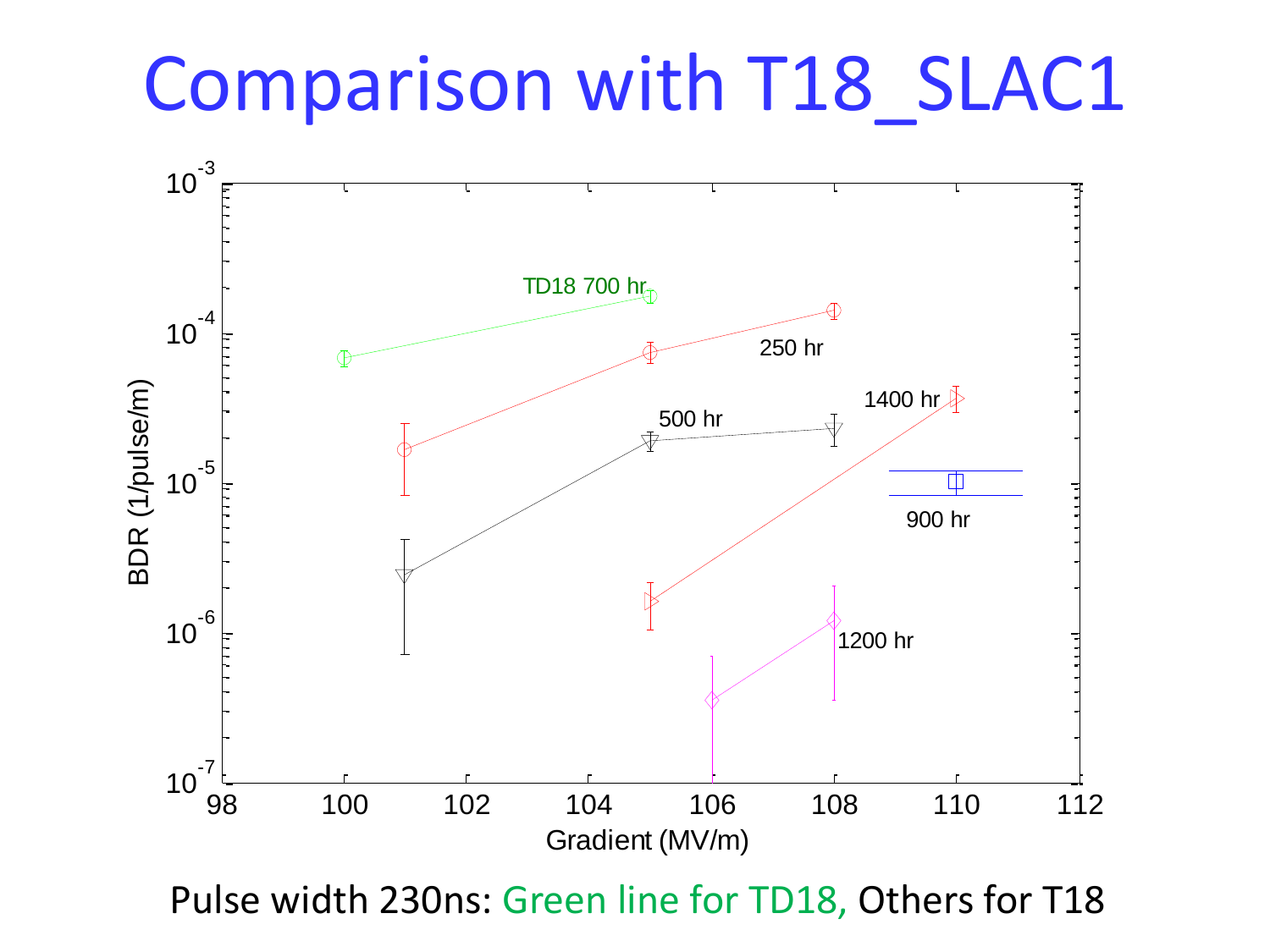# LC Breakdown Limits

- For NLC, the breakdown rate limit was chosen so that the 2% pool of spare rf units would rarely (once a year) be depleted assuming a 10 second recovery period after each breakdown. Operation with a 10 second recovery period has been demonstrated but longer times (30-100 sec) are typically used since the structure monitoring system has a 30 second sampling period. For 60 Hz operation at NLCTA, the breakdown rate limit translates to 0.1 per hour with the nominal 60 cm long structure design. This choice is somewhat soft in that a four-times higher rate would still provide 99% full-energy availability assuming a 5 second recovery time, which has also been demonstrated.
- For reference, at the 0.1 per hour limit, a breakdown would occur in one of the  $\sim$ 20,000 NLC X-Band structures once every 120 pulses. Such breakdowns will degrade the luminosity from that pulse, but the beam kicks from the breakdown fields should not inhibit beam operation.
- To 'translate' this limit, for one bkd in 10 hours in a 0.6 m structure at 60 Hz, the rate is 4.6e-7/pulse/structure or 7.7e-7/pulse/m. For CLIC 3-TeV, this same limit gives 1 bkd per 40 pulses, but because of the smaller beam emittance (and hence a smaller collimator aperture), the kicks are more likely to hit the collimators. The bkd kick distribution measured at NLCTA has values as large as 30 keV/c - this level  $is < 1/10$  of the amount needed to hit the collimators at NLC.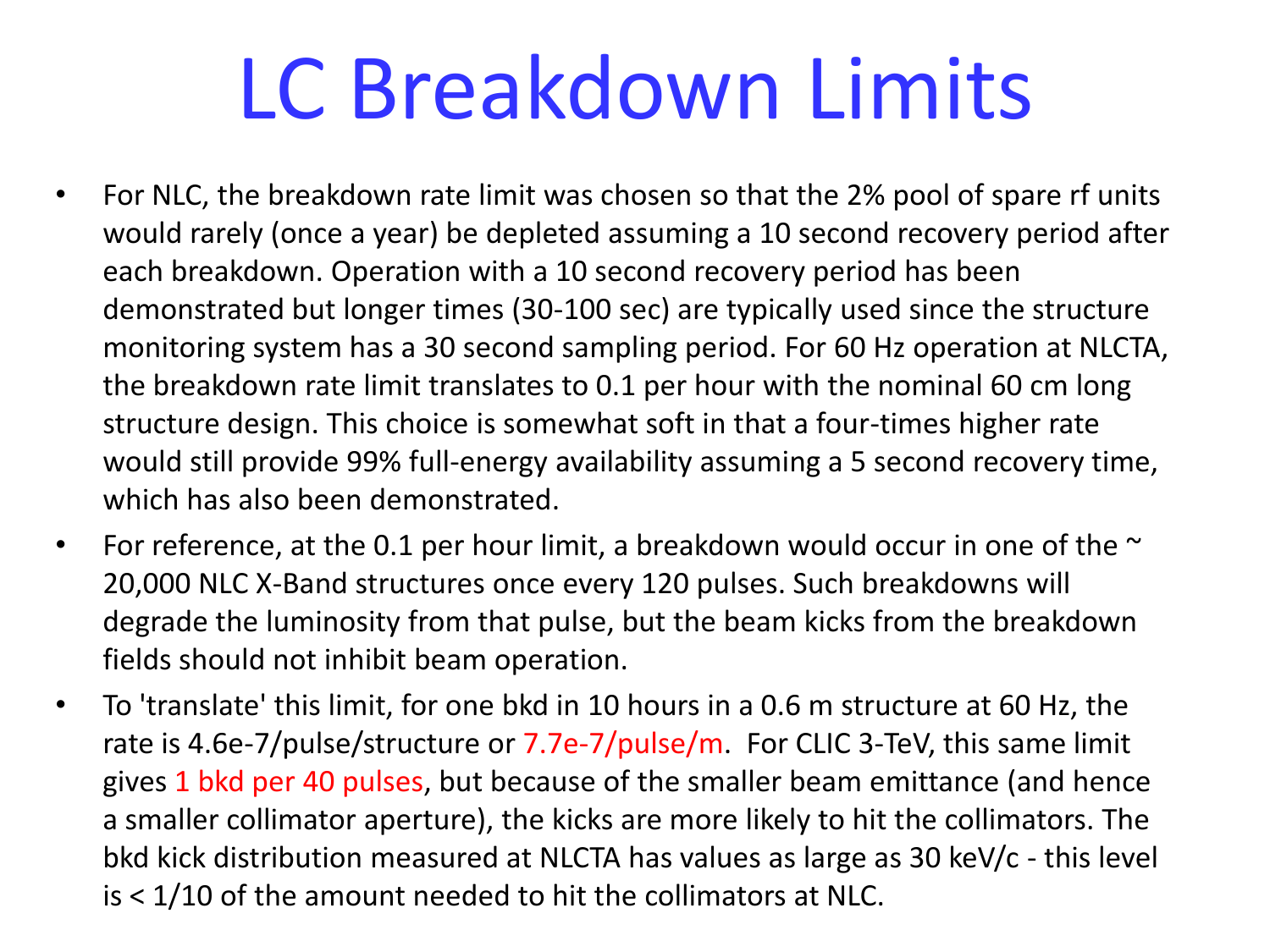#### Can TD18 Run with no Recovery Period ?



33 Hour Test Period

|        | . .           |                          |                          |                          |  |
|--------|---------------|--------------------------|--------------------------|--------------------------|--|
| Events | $\sim$<br>ر ے | $\overline{\phantom{a}}$ | $\overline{\phantom{0}}$ | $\overline{\phantom{a}}$ |  |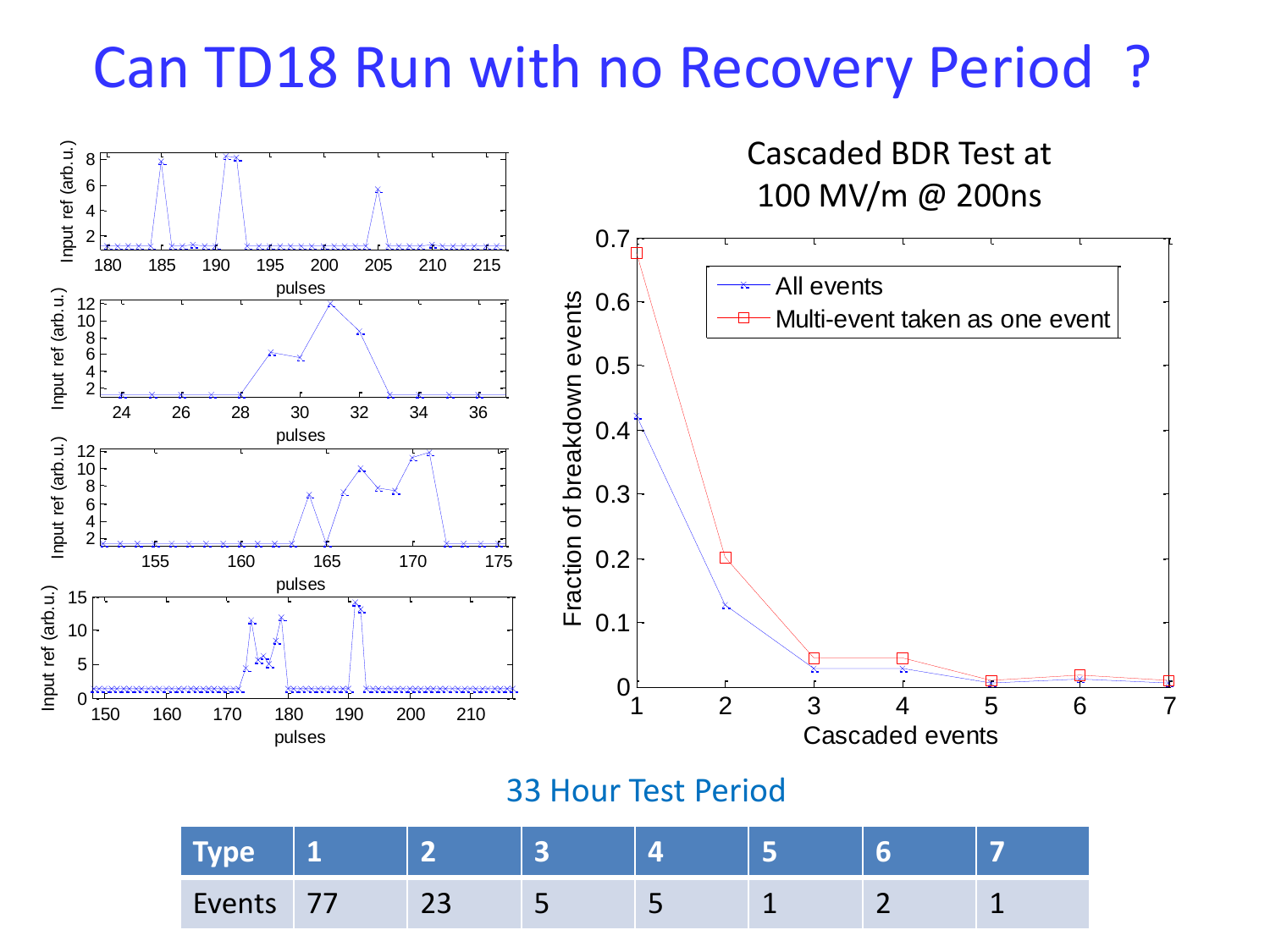### BDR Pulse Width Dependence

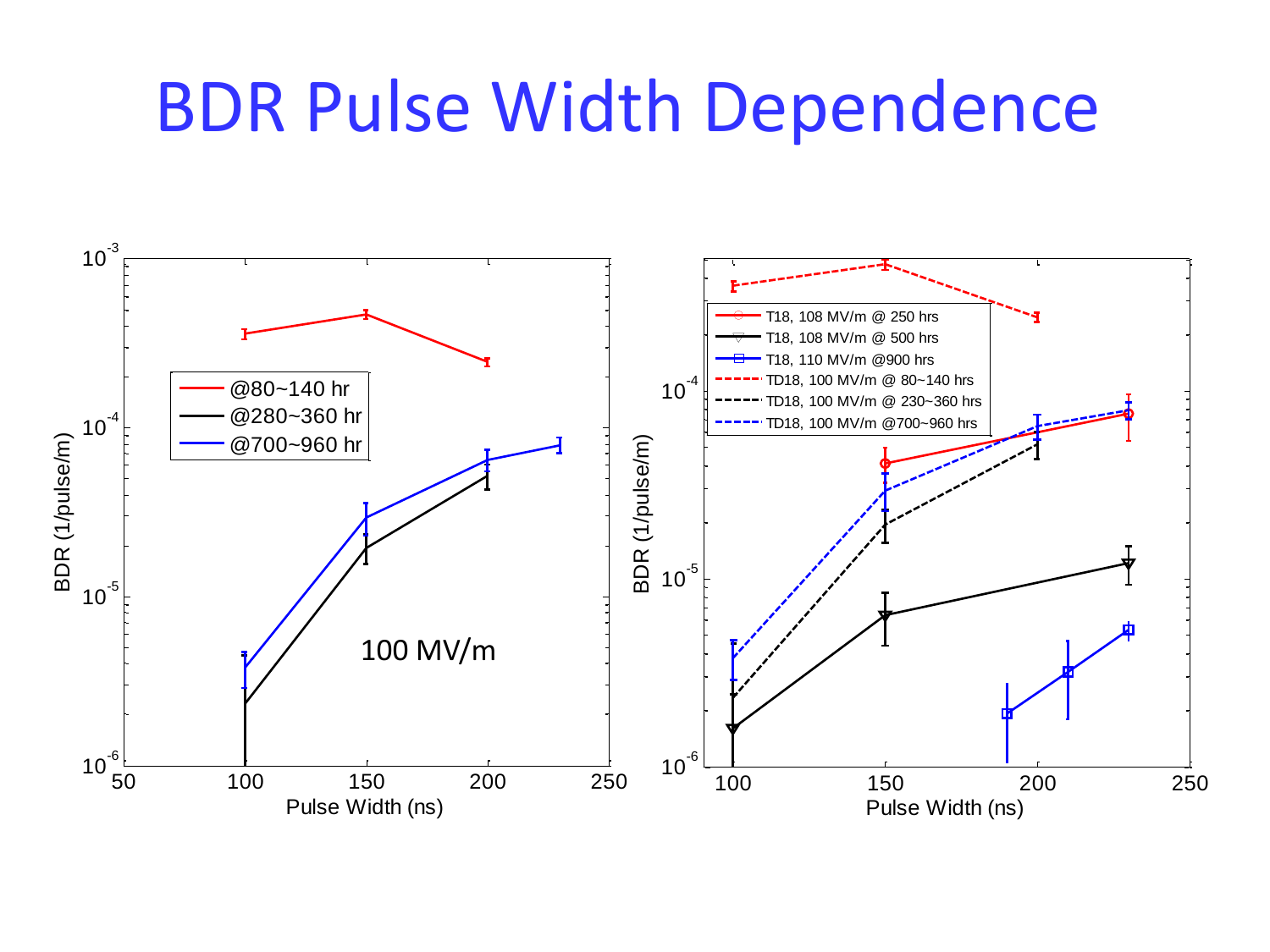### BDR Pulse Heating Dependence

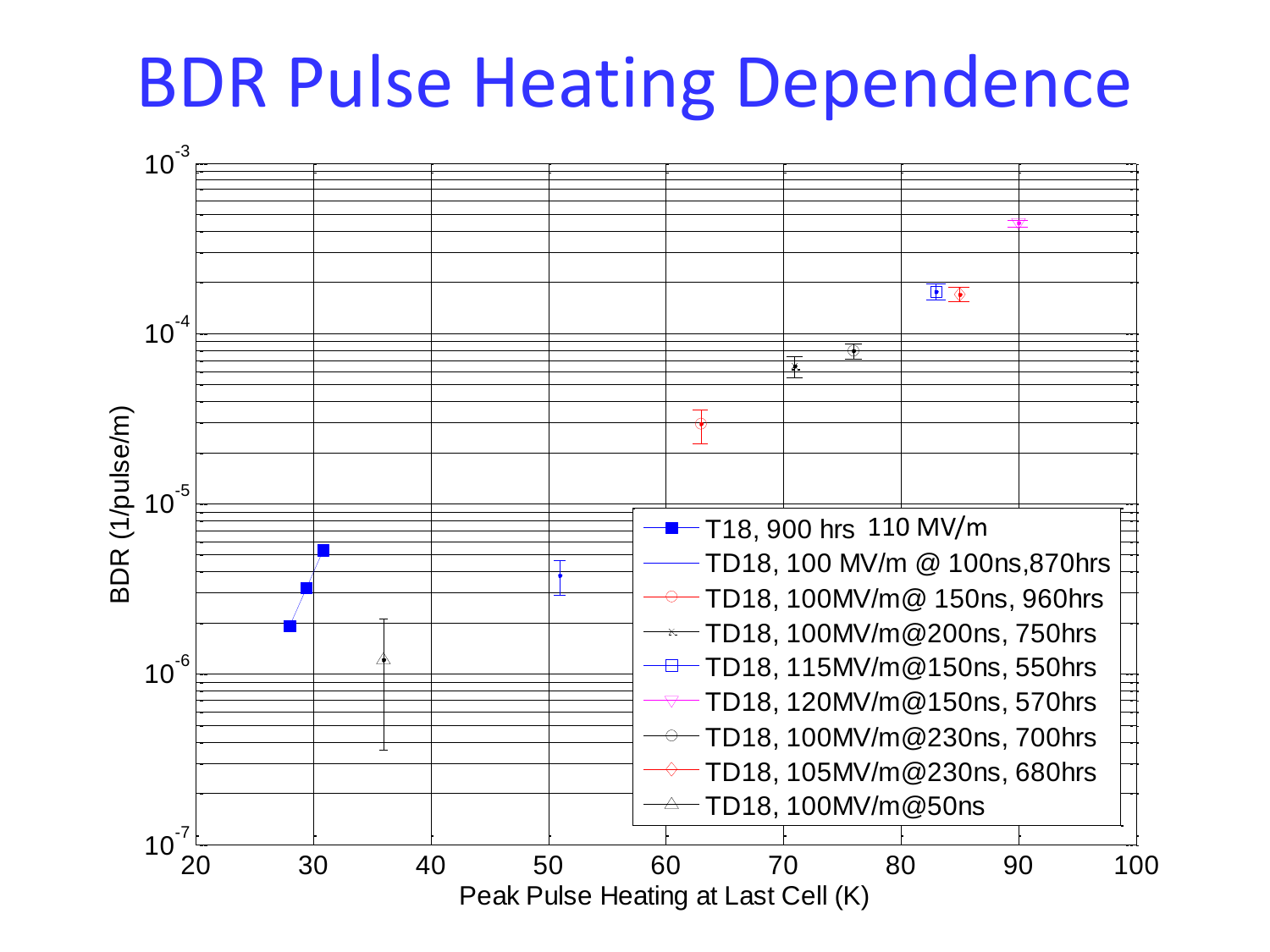### Pulse Heating under Different Conditions

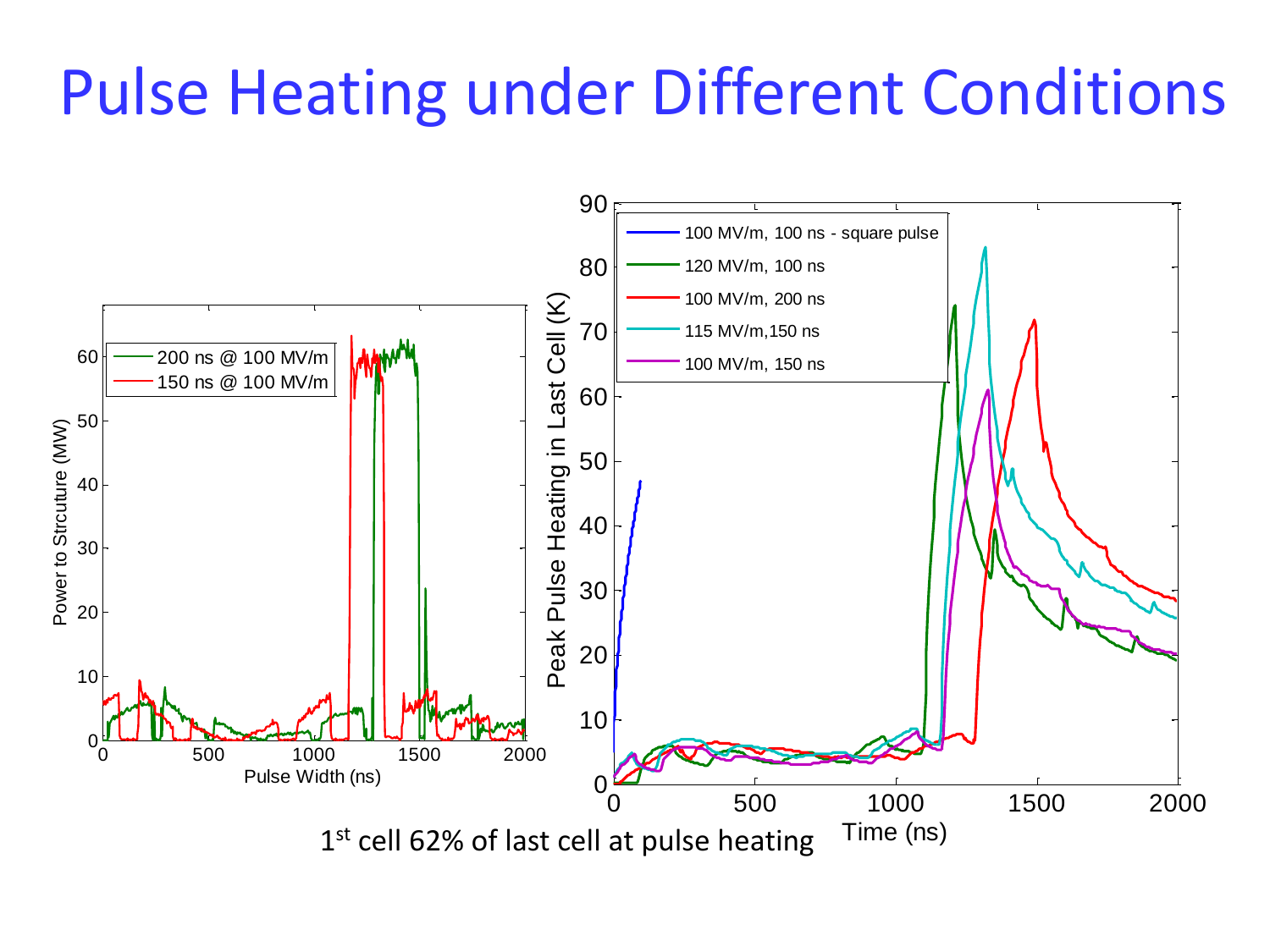# Pulse Heating BDR Test